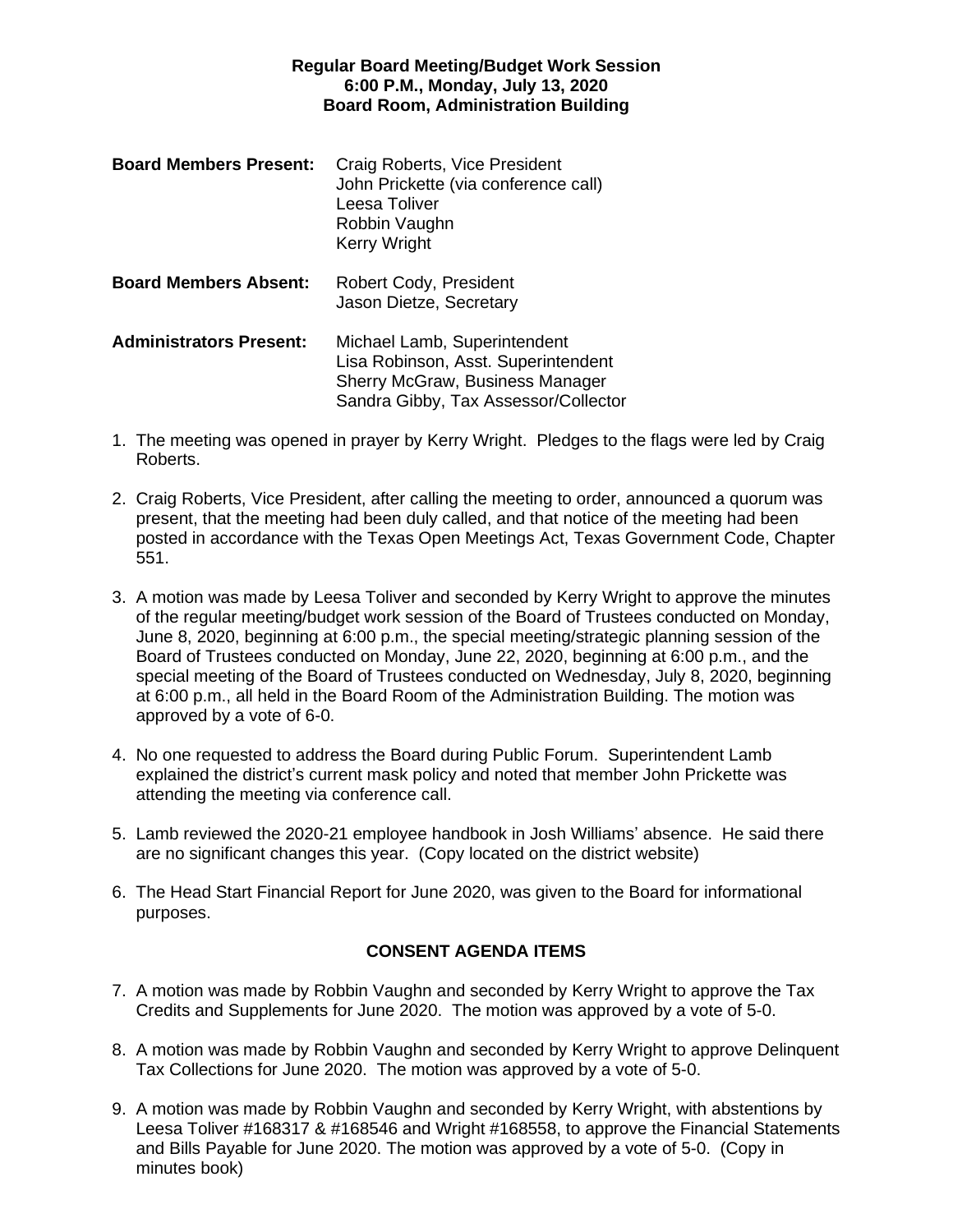### **CONSENT AGENDA ITEMS, cont.**

10. A motion was made by Robbin Vaughn and seconded by Kerry Wright to approve the Quarterly Investment Report for the three months ended May 31, 2020. The motion was approved by a vote of 5-0. (Copy in minutes book)

#### **ACTION ITEMS**

- 11. A motion was made by Kerry Wright and seconded by Leesa Toliver to approve an application to TEA for COVID At Risk of Passing Notification Waiver. The motion was approved by a vote of 5-0. (Copy of information in minutes book)
- 12. A motion was made by Leesa Toliver and seconded by Kerry Wright to approve an application to TEA for Reading Diagnostic Instrument Waiver. The motion was approved by a vote of 5-0. (Copy of information in minutes book)
- 13. A motion was made by Robbin Vaughn and seconded by Kerry Wright to approve the final District of Innovation Plan for SSISD. The motion was approved by a vote of 5-0. (Copy of the proposed plan in minutes book)
- 14. A motion was made by Kerry Wright and seconded by Leesa Toliver to approve changes to local board policy CRD(LOCAL) in re: to the District of Innovation Plan. The motion was approved by a vote of 5-0. (Copy of proposed policy changes in minutes book)
- 15. A motion was made by Leesa Toliver and seconded by Robbin Vaughn to approve the 2020-2021 Student Code of Conduct as presented. The main changes are the ability to expel a student from the DAEP program for certain offenses and to change the wording for an Assistant Superintendent to conduct expulsion hearings instead of the Superintendent. The motion was approved by a vote of 5-0. (Copy on file and on district website)
- 16. A motion was made by Kerry Wright and seconded by John Prickette to approve the 2020 Engagement Agreement for attorneys (Powell, Youngblood, & Taylor) and school financial consultants to assist the District in the annual compliance reporting and maintenance of existing Appraised Value Limitation Agreements under Chapter 313 of the Texas Tax Code. The motion was approved by a vote of 5-0. (Copy of agreements on file)
- 17. A motion was made by Robbin Vaughn and seconded by Kerry Wright to approve continuing Student Accident Insurance coverage for the 2020-2021 school year with Texas Student Resources at a reduced cost of \$33,171.25 – a 15% discount from original premium quote due to no spring sports played this year. If fall sports are cancelled, a further reduction in premium will be applied. The motion was approved by a vote of 5-0. (Copy of recommendation memo in minutes book)
- 18. A motion was made by Leesa Toliver and seconded by Kerry Wright to approve budget amendments for the period of September 1, 2019 through June 30, 2020. The motion was approved by a vote of 5-0. (Copy of amendment information in minutes book)
- 19. A motion was made by Robbin Vaughn and seconded by Kerry Wright to select Robert Cody as delegate and Jason Dietze as alternate for the 2020 Texas Association of School Boards Delegate Assembly to be held on Saturday, October 3, 2020, in Dallas, TX. The motion was approved by a vote of 5-0. (Copy of delegate form in minutes book)